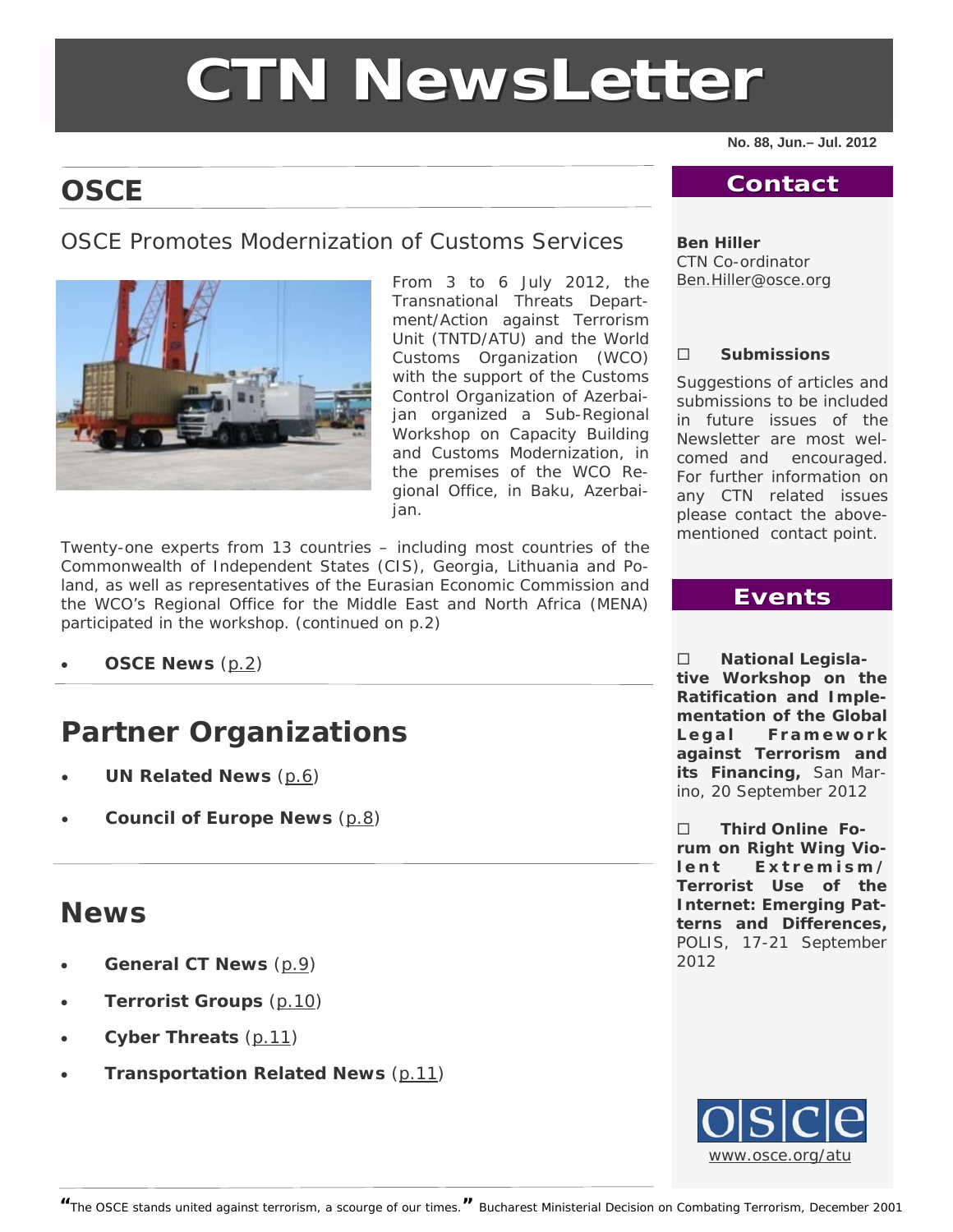OSCE I [Partners](#page-5-0) I [News](#page-8-0) I [Contact](mailto:nemanja.malisevic@osce.org;%20ben.hiller@osce.org)



<span id="page-1-0"></span>

(Continued from page 1)

Sessions focused on issues related to the modernization of national customs services, and pertinent principles of the WCO- its tools, instruments and programmes. Moreover, participants presented on progress made by WCO members related to national customs modernization processes.

The OSCE representatives gave an overview on the work of the organization, on the comprehensive concept of security and how the activities of customs services fit in with national and international efforts to combating terrorism. In addition, they introduced the recently published *OSCE- UN Economic Commission for Europe Handbook of Best Practices at Border Crossings – A Trade and Transport Facilitation Perspective*.

A follow-up workshop on training WCO accredited national experts is planned for later this year. For more information contact [Lazslo.Szucs@osce.org](mailto:Lazslo.Szucs@osce.org) 

# Experts Discuss Terrorist Use of Social Networking Tools

On 2-6 July, the TNTD/ATU in co-operation with TNTD/Co-ordination Cell conducted the second Online Expert Forum on Terrorist Use of the Internet focusing on terrorist use of social networking tools on the OSCE Policing Online Information Service (POLIS) platform.

The forum focused on three themes -- namely how to enhance law enforcement capabilities in line with OSCE commitments; how to empower Internet users and civil society in responding to terrorist use of social networking tools; and pertinent private sector contributions including through public private partnerships (PPPs).

Over 30 experts participated in this forum highlighting pertinent trends and potential responses. The Forum was the second of the Online Expert Forum Series on the Terrorist Use of the Internet organized by TNT Department in 2012 with additional forums planned in September and October. One goal of the forums will be to identify potential future and additional activities by the OSCE in this field.

For more information contact [Ben.Hiller@osce.org](mailto:Ben.Hiller@osce.org) 

# OSCE Supports Travel Document Security in Moldova

In the first week of July 2012, the OSCE TNTD/ATU and the OSCE Mission to Moldova co-organized a number of Travel Document Security activities in Moldova. Activities related closely to a 2008-2010 OSCE/TNTD/ATU border control enhancement project in which 16 border crossing points and 11 regional police stations were connected with real-time access to INTERPOL databases, as well as a 2010 training course to increase the operational awareness of border control authorities to detect forged documents. Specifically,

□ From 4-5 July, the OSCE Mission hosted a national workshop organized by TNTD/ATU that promoted Moldova's participation in the International Civil Aviation Organization (ICAO) Public Key Directory (PKD) – a multilateral tool that provides border control authorities with an assurance that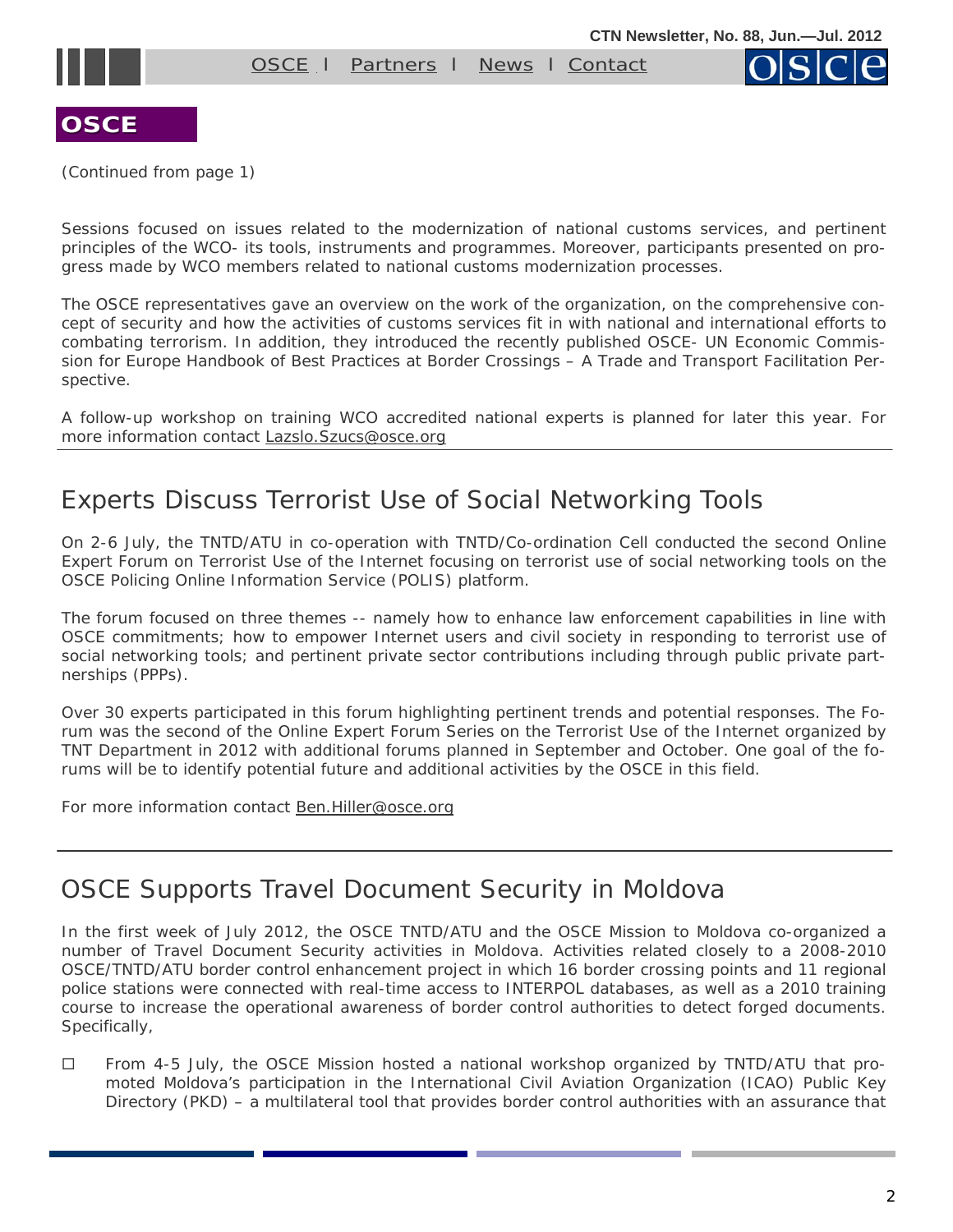

electronic passports are genuine and unaltered. The workshop gathered 15 Moldovan representatives from passport, border, intelligence and information technology agencies to learn how the ICAO PKD functions as a multilateral technical platform to validate the authenticity of electronic passports. An emphasis was placed on how the Republic of Moldova's participation in ICAO PKD could enhance securer and faster identity verification at Moldova's borders. The seminar took into account OSCE Minis-terial Council Decision [MC.DEC/11/09](http://www.osce.org/documents/cio/2009/12/41861_en.pdf) and was designed to provide Moldovan officials with all the necessary information to support their participation in the ICAO PKD.

 From 4-6 July 2012, TNTD/ATU and the Mission to Moldova conducted bilateral meetings with Moldovan counterparts from the Interpol National Central Bureau, the Ministry of Foreign Affairs, including the Consular Department, the Border Police, the Customs Service and the Ministry of Information Technologies and Communication, which is the Travel Document Issuing Authority. To share information and co-ordinate potential future projects, additional meetings were held with the Norwegian Rule of Law Mission (NORLAM), the European Union (EU), the International Organization for Migration (IOM) and the United Nations High Commissioner for Refugees (UNHCR). Topics discussed included strengthening the analytical capacity relating to the use of INTERPOL databases, reinforcing identity management for passport and visa issuance, conformance with the 1954 Convention Relating to the Status of Refugees, further integrating motor vehicle inspection into border control and improving inter-agency data sharing modalities.

For more information contact [Christopher.Hornek@osce.org](mailto:Christopher.Hornek@osce.org) and [Paul.Picard@osce.org](mailto:Paul.Picard@osce.org)

# OSCE Promotes Information Exchange in the Fight against Organized Crime and Terrorism

On 6-7 June 2012, the OSCEs' Transnational Threats Department (TNT/D) and Office of the Co-ordinator of Economic and Environmental Activities (OCEEA), in collaboration with the United Nations Office on Drugs and Crimes (UNODC) and the Central Asian Regional Information and Co-ordination Center (CARICC) organized a workshop on international co-operation in combating organized crime and terrorism as well as pertinent criminal justice issues in Central Asia, in Astana, Kazakhstan.

More than 40 experts from security, judiciary and financial intelligence departments from eight countries in the region discussed how to improve information exchange tools and mechanisms in organized crime and terrorism investigations.

Natalia Zarudna, the Head of the OSCE Centre in Astana, stressed that the OSCE contributed to building trust among people through regional co-operation and dialogue, and trust was a critical requirement for sharing information among law enforcement, particularly on sensitive issues like terrorism.

The workshop formed part of a series of three workshops co-organized by the OSCE and the UNODC that aim to enhance understanding on regional legislation, regulations, systems and structures.

For more information contact [Manuel.Marion@osce.org](mailto:Manuel.Marion@osce.org)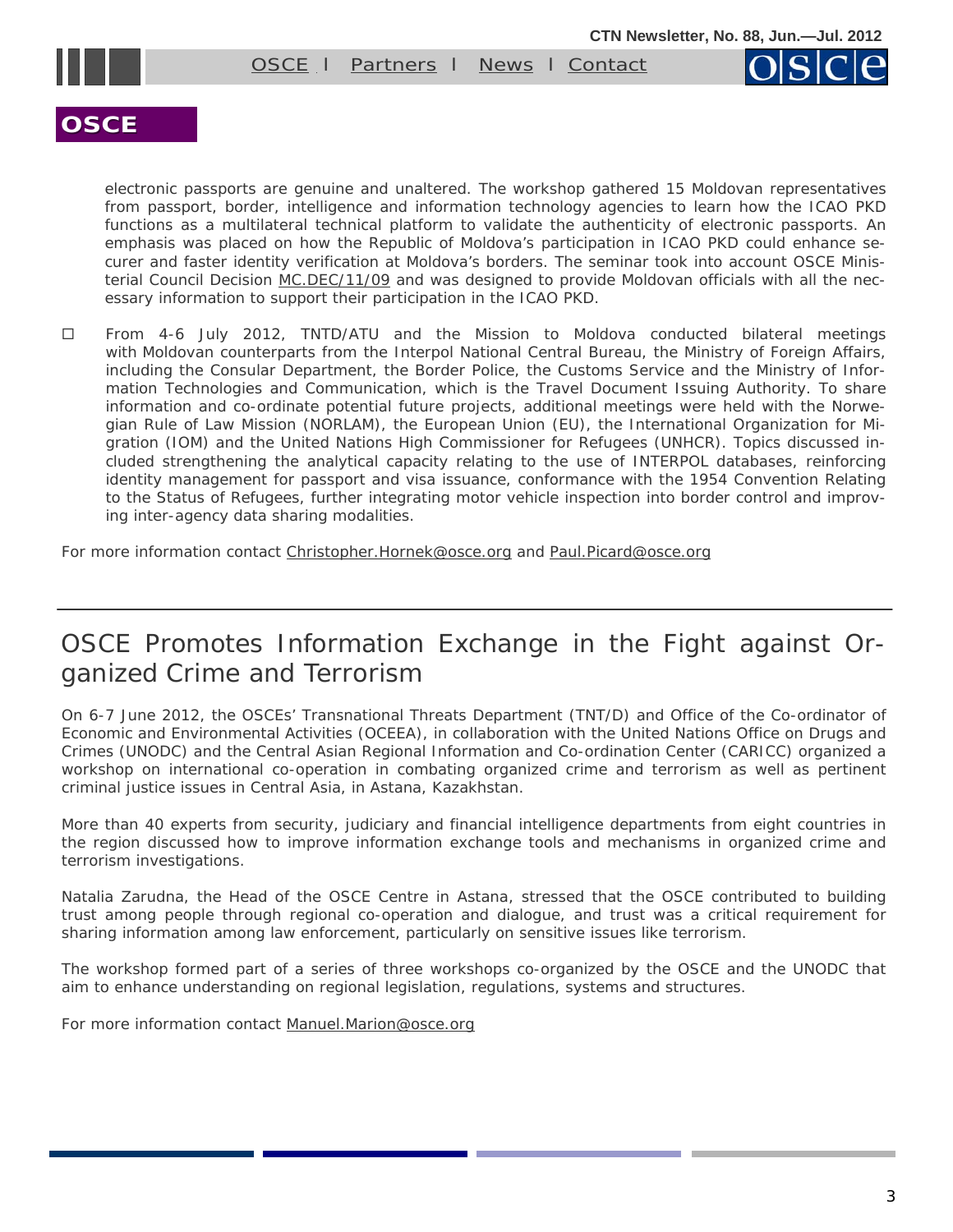

[OSCE](#page-1-0) I [Partners](#page-5-0) I [News](#page-8-0) I [Contact](mailto:nemanja.malisevic@osce.org;%20ben.hiller@osce.org)



#### **OSCE**

# OSCE Facilitates Expert Meeting of Anti-terrorist Centers (ATCs)

On 26-27 July 2012, the OSCE Centre in Bishkek (CiB) and the Anti-Terrorist Center of Kyrgyzstan's State Committee of National Security (SCNS), with the support of the TNTD/ATU, organized an expert meeting to enhance the exchange of expertise, co-operation and co-ordination on anti-terrorism issues between national anti-terrorist centers.

The event brought together some 30 experts, representatives of the SCNS, the Anti-Terrorist Center of the CIS, the Regional Counter-Terrorist Structure of the Shanghai Co-operation Organization (SCO) and relevant state agencies of other OSCE participating States, including France, Georgia, Poland, Spain, Turkey and Ukraine.

Discussions focused on organizational schemes of national anti-terrorist centers and their role in leading and/or co-ordinating national anti-terrorism efforts, including legal initiatives, training and exercises. Bilateral and international co-operation was also presented as one important role of anti-terrorist centers.

Participants acknowledged that each state sets up its own anti-terrorism structures according to their local needs, but they also agreed that meetings like this one offered a useful platform for learning from the others' anti-terrorism experiences, and provided networking opportunities for practitioners from other distant areas of the OSCE region.

For more information contact [Manuel.Marion@osce.org](mailto:Manuel.Marion@osce.org)

# ODIHR Trains Border Officials on the Protection of Human Rights

On 21 June 2012, the ODIHR Human Rights and Anti-Terrorism Programme trained 24 border officials from 11 OSCE participating States (Belarus, Bulgaria, Estonia, the Former Yugoslav Republic of Macedonia, Kyrgyzstan, Moldova, Mongolia, Romania, Serbia, Tajikistan and Ukraine) on the protection of human rights when countering terrorist threats at the borders. The training built on ODIHR's *[Countering](http://www.osce.org/odihr/29103)  [Terrorism, Protecting Human Rights](http://www.osce.org/odihr/29103)* Manual and was carried out in the framework of the 5<sup>th</sup> Staff Course held by the OSCE Border Management Staff College (BMSC).

On 22 June 2012, the ODIHR Human Rights and Anti-Terrorism Programme delivered, in co-operation with the BMSC, a train-the-trainers course to Tajik human rights experts. The course familiarized national experts with the international standards related to the protection of human rights and border security, relevant BMSC and ODIHR training activities and interactive training methodologies. The national experts will be expected to conduct the human rights sessions of the BMSC periodic staff courses in the future.

For more information, please contact [Lucile.Sengler@odihr.pl](mailto:Lucile.Sengler@odihr.pl)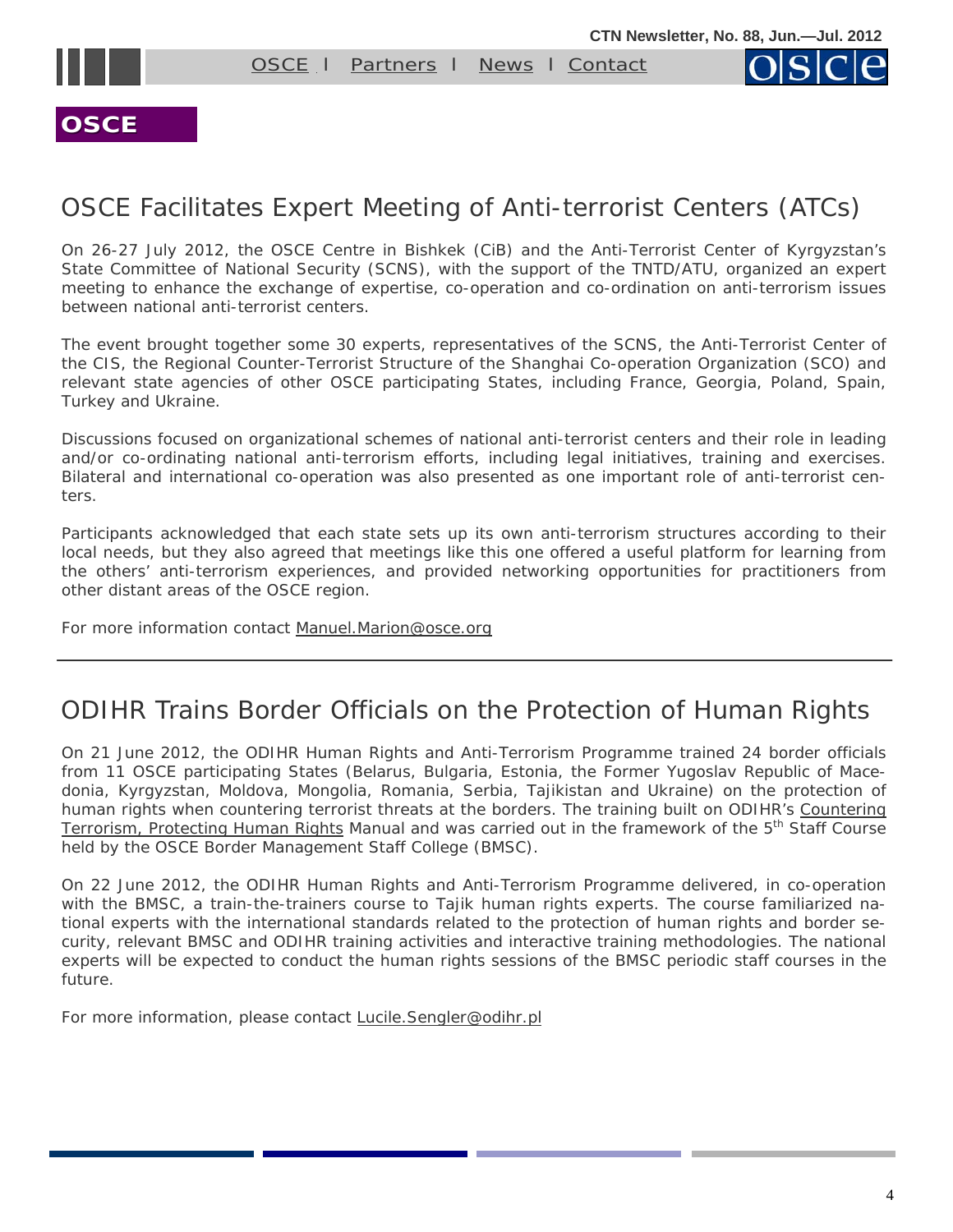



# **OSCE**

# ODIHR Delivers Background Paper on the Human Dimension of **Security**

On the occasion of the OSCE Annual Security Review Conference (26-28 June 2012), ODIHR prepared a background paper on *[Addressing Transnational Threats and Challenges in the OSCE Region: The Human](http://www.osce.org/odihr/91694)  [Dimension.](http://www.osce.org/odihr/91694)* The purpose of the paper was to highlight the importance of the human dimension in addressing transnational threats and challenges as part of the OSCE comprehensive approach to security. It also underlined the main commitments undertaken by the OSCE participating States to respect human rights while countering security threats as well as pertinent mandates and activities of ODIHR in this area.

For more information, please contact [Lucile.Sengler@odihr.pl](mailto:Lucile.Sengler@odihr.pl)

# ODIHR Contributes to UN CTITF Symposium on "Fair Trial and Due Process in the Counter-Terrorism Context"

The regional expert symposium was organized by the Working Group "Protecting Human Rights while Countering Terrorism" of the United Nations Counter-Terrorism Implementation Task Force (CTITF), on 5-6 July 2012, in Brussels.

National experts from Europe exchanged practical knowledge and identified best practices in securing fair trial standards for persons accused of terrorist offences. ODIHR delivered a presentation focusing on OSCE commitments related to fair trial principles and the protection of human rights in the antiterrorism context with a particular focus on those applied during the preparation and conduct of trials of persons accused of terrorism.

This symposium was part of a series of regional meetings organized by the UN CTITF on the respect of fair trial principles in the fight against terrorism.

For more information, please contact [Lucile.Sengler@odihr.pl](mailto:Lucile.Sengler@odihr.pl)

# OSCE Assists with Finalizing the Kosovo Draft Strategy and Action Plan against Terrorism 2012-2017



In close co-operation with Kosovo Ministry of Internal Affairs (MoIA), the OSCE Mission in Kosovo's (OMiK) hosted a workshop on 13-16 June in Durres, Albania in support of efforts by the Kosovo government and police to finalize the Kosovo Draft Strategy and Action Plan against Terrorism 2012-2017.

The terrorist threat in Kosovo is generally considered to be low; nevertheless, the strategy envisions creating a safe environment in which the citizens of Kosovo will be protected from the threat of domestic and international terrorism.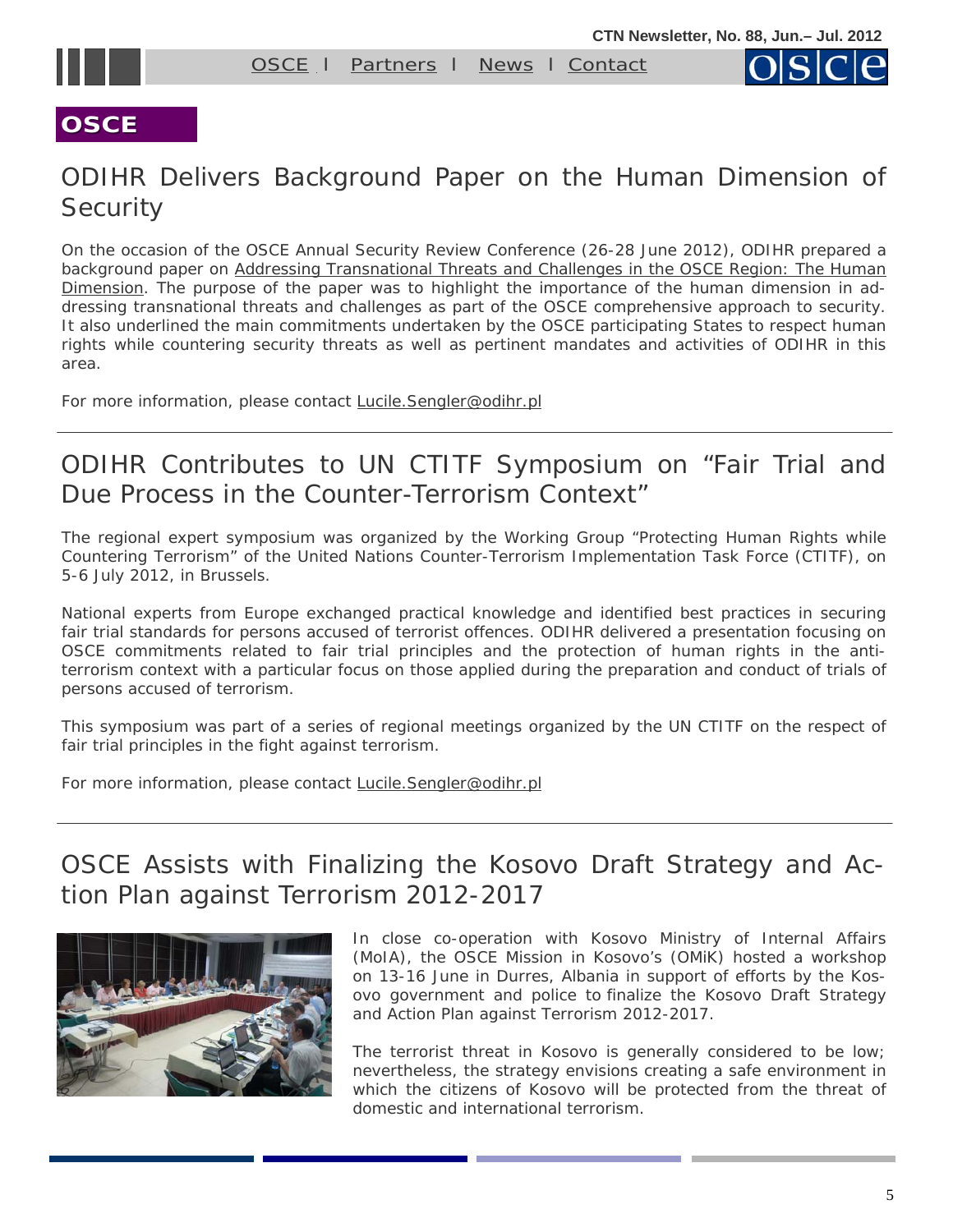<span id="page-5-0"></span>

[OSCE](#page-1-0) I Partners I [News](#page-8-0) I [Contact](mailto:nemanja.malisevic@osce.org;%20ben.hiller@osce.org)

# **OSCE**

All of the strategy's action plans and activities will sit under one of the following four strategic pillars:

- □ Prevention
- □ Pursuit
- □ Protection
- □ Reaction

The workshop was opened by the Prime Minister's Advisor on Security Issues, Ms. Dhurata Hoxha who expressed her gratitude to the OSCE for its continuing support in the drafting process to finalize the strategy and action plan 2012-2017; and for the valuable contributions made by representatives of the OMiK Department for Security and Public Safety (DSPS). Ms. Hohxa also thanked the OSCE for its support and contributions during the drafting and implementation process of the previous strategy and action plan 2009-2012.

OMiK will remain a supporting partner in the monitoring and evaluation process of the new strategy and action plan, and will continue offering support and capacity building at a more strategic level.

For more information contact [Ibrahim.Gultekin@osce.org](mailto:Ibrahim.Gultekin@osce.org)

#### Events

- **National Legislative Workshop on the Ratification and Implementation of the Global Legal Framework against Terrorism and its Financing, San Marino, 20 September 2012**. The OSCE and UNODC are joining forces to organize, in co-operation with the San Marino Ministry of Foreign Affairs, a national workshop that will review the state of play, challenges and gaps in the ratification and implementation of its international counter terrorism commitments. The workshop will be preceded by meetings with relevant ministries and institutions.
- **Third Online Forum on Right Wing Violent Extremism/Terrorist Use of the Internet: Emerging Patterns and Differences, POLIS, 17-21 September 2012**. TNTD/ATU in cooperation with TNTD/Co-ordination Cell will conduct the third Online Expert forum on Terrorist Use of the Internet focusing on Right Wing Violent Extremism/Terrorist Use of the Internet: Emerging Patterns and Differences. Questions the forum will seek to address include how right wing violent extremists/terrorists use the Internet, how such usage differs from other terrorist use of the Internet, and what good responses are to this threat including taking into account good practices in countering other forms of violent extremism online.

# **UN News UN News**

#### **Consultation Meeting with Regional Organizations on the Joint Plan of Action for Central Asia for the Implementation of the UN Global Counter-Terrorism Strategy in Central Asia**

From 21-22 June 2012, TNTD/ATU participated in consultations with regional organizations on the Joint Plan of Action for Central Asia for the Implementation of the UN Global Counter-Terrorism Strategy in Central Asia, organized by the UN CTITF and the UN Regional Centre for Preventive Diplomacy in Central Asia (UNRCCA), in Almaty, Kazakhstan.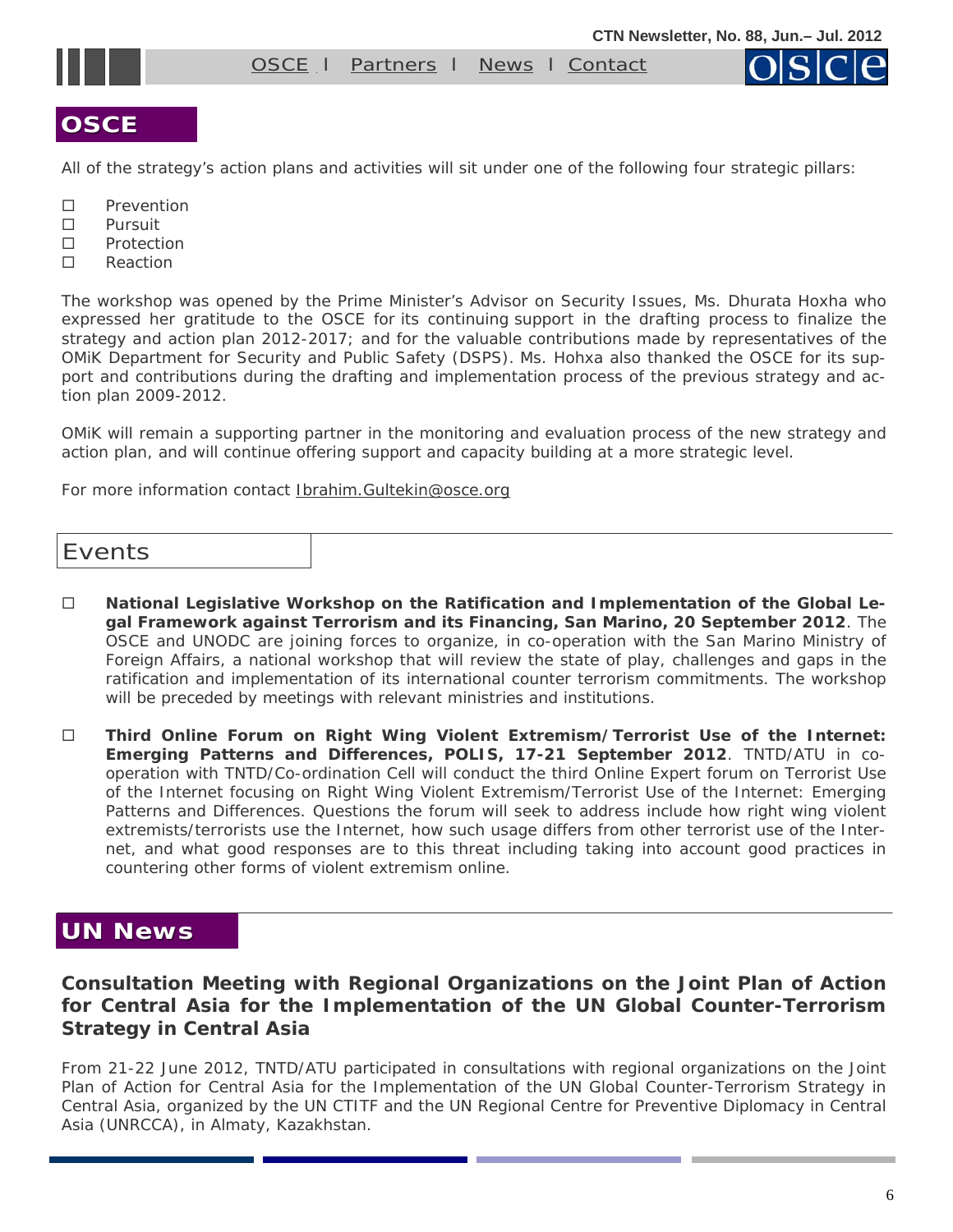

[OSCE](#page-1-0) I [Partners](#page-5-0) I [News](#page-8-0) I [Contact](mailto:nemanja.malisevic@osce.org;%20ben.hiller@osce.org)



## **UN News UN News**

Representatives of Kazakhstan, Kyrgyzstan, Tajikistan and Turkmenistan, China, the Russian Federation and the United States, as well as of CARICC, CICA, CIS, CSTO, EU, INTERPOL, NATO, OIC, OSCE, SCO, RATS/SCO participated and discussed the way ahead in the implementation of the Joint Plan of Action which was signed at a high level meeting of the representatives of the Central Asian States in Ashgabat, Turkmenistan on 30 November 2011. As a follow-up to the consultations, UNRCCA will compile and circulate among the participants a matrix with the requests for assistance by CA countries as well as planned or proposed supportive action by international and regional organizations.

#### **Third Review of the United Nations Global Counter-Terrorism Strategy**



From 28-29 June 2012, The United Nations General Assembly conducted its third review of the Global Counterterrorism Strategy. Adopted by the Assembly in September 2006, the Strategy is based on four "pillars": tackling the conditions conducive to the spread of terrorism; preventing and combating terrorism; building States' capacity to prevent and combat terrorism and to strengthen the role of the UN system in that regard; ensuring respect for human rights for all and the rule of law as the fundamental basis for the fight against terrorism. On the occasion of the review meeting, the TNT Department's Head on Anti-Terrorism Issues addressed the United Nations General Assembly's plenary meeting and highlighted the OSCE's collaboration with the United Nations in supporting the

implementation of the UN Strategy. The delivered speech is available on the OSCE webpage ([http://](http://www.osce.org/atu/91411) [www.osce.org/atu/91411](http://www.osce.org/atu/91411)).

- $\Box$  The Chairman of the Committee established pursuant to resolution 1988 (2011) regularly conveys changes to the Committee's list of individuals and entities subject to the assets freeze, travel ban and arms embargo set out in paragraph 1 of Security Council resolution 1988 (2011) adopted under Chapter VII of the Charter of the United Nations. An updated version of the 1988 Sanctions List is accessible in XML, PDF and HTML formats on the Committee's website
- The Secretariat of the Security Council Committee pursuant to resolutions 1267 (1999) and 1989 (2011) regularly conveys updates to the Committee's list of individuals and entities subject to the assets freeze, travel ban and arms embargo set out in paragraph 1 of Security Council resolution 1989 (2011) adopted under Chapter VII of the Charter of the United Nations. An updated version of the Al-Qaida Sanctions List is accessible in XML, PDF and HTML formats on the [Committee's](http://www.un.org/sc/committees/1267/aq_sanctions_list.shtml.)  [website](http://www.un.org/sc/committees/1267/aq_sanctions_list.shtml.)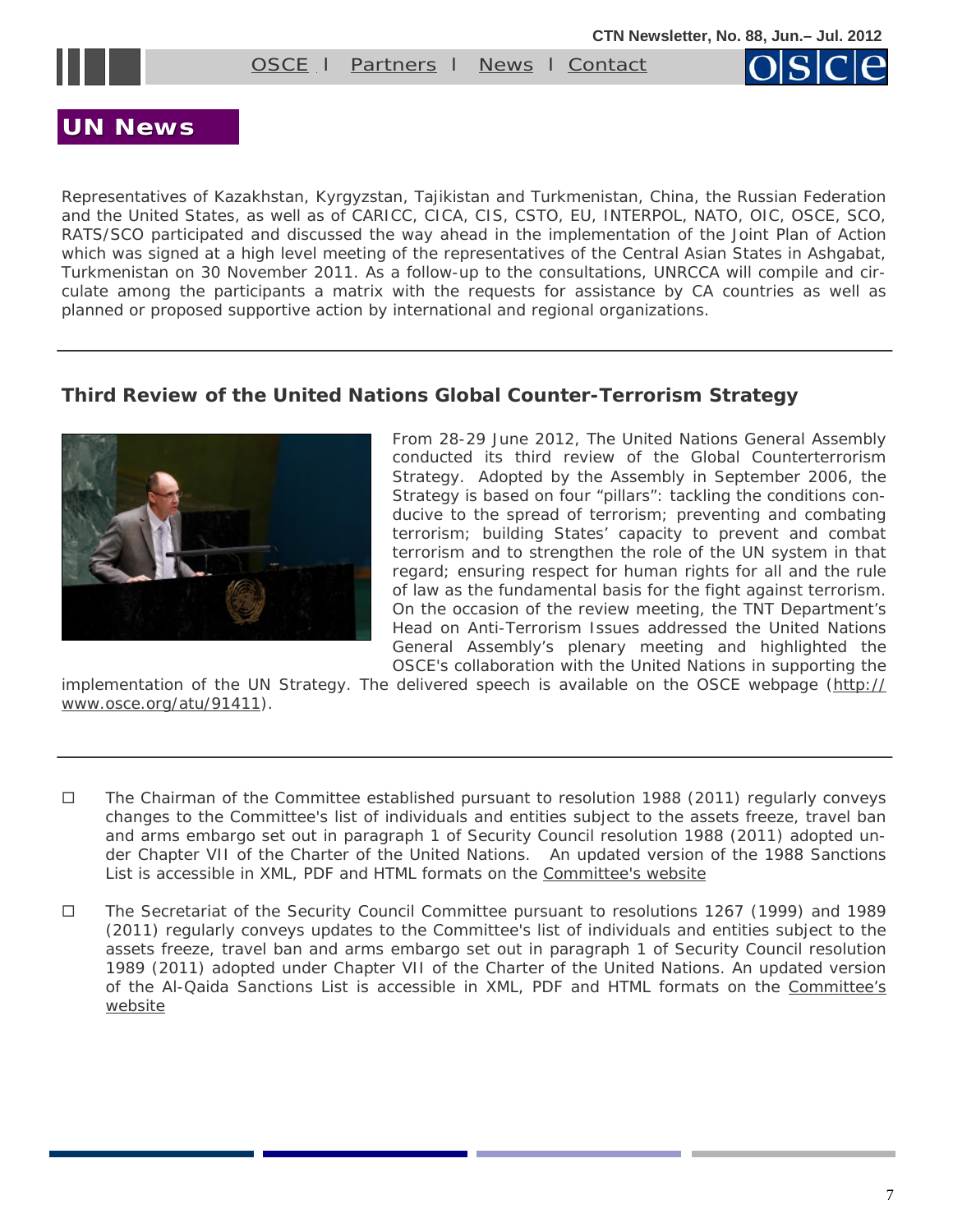

## <span id="page-7-0"></span>**CoE News CoE News**

#### **Council of Europe Conventions**

- On 11 July 2012, Finland accepted the *Additional Protocol to the Convention for the Protection of Individuals with regard to Automatic Processing of Personal Data, related to supervisory authorities and transborder data* flows ([ETS No. 181](http://www.conventions.coe.int/Treaty/Commun/QueVoulezVous.asp?NT=181&CM=1&CL=ENG)).
- On 6 July 2012, the Netherlands accepted the *Third Additional Protocol to the European Convention on Extradition ([CETS No. 209\)](http://www.conventions.coe.int/Treaty/Commun/QueVoulezVous.asp?NT=209&CM=1&CL=ENG).*
- On 3 July 2012, Japan accepted the *Convention on Cybercrime ([ETS No. 185](http://www.conventions.coe.int/Treaty/Commun/QueVoulezVous.asp?NT=185&CM=1&CL=ENG)).*
- On 13 June 2012, Austria ratified the *Convention on Cybercrime ([ETS No. 185\)](http://www.conventions.coe.int/Treaty/Commun/QueVoulezVous.asp?NT=185&CM=1&CL=ENG).*
- On 6 June 2012, Georgia approved the *Convention on Cybercrime ([ETS No. 185\)](http://www.conventions.coe.int/Treaty/Commun/QueVoulezVous.asp?NT=185&CM=1&CL=ENG).*

#### **Council of Europe events**

- The Group of States against Corruption (GRECO) held its 56th Plenary Meeting on 20 22 June 2012 in Strasbourg.
- $\Box$  The European Committee on Crime Problems (CDPC) held its 62<sup>nd</sup> Plenary Session in Strasbourg on 29 May - 1 June 2012.
- □ [Action against Economic Crime:](http://www.coe.int/t/dghl/cooperation/economiccrime/default_en.asp) The Octopus Conference on Cooperation against Cybercrime was held on 6 - 8 June 2012, in Strasbourg, France. It focused on transborder access to data and jurisdiction in the context of cloud computing as well as public-private information sharing. Discussions focused on the latest cybercrime threats and trends, the implementation of the Budapest Convention on Cybercrime, as well as on policies and initiatives on cybercrime by international and private sector organizations.
- □ Judgments of the European Court of Human Rights: In June-July 2012, the European Court of Human Rights delivered a judgment relevant to counter-terrorism issues, in the case of Rustamov v. Russia (no. 11209/10).
- [Committee of Experts on the Evaluation of Anti-Money Laundering Measures and the Financing of](http://www.coe.int/t/dghl/monitoring/moneyval/default_en.asp)  [Terrorism \(MONEYVAL\)](http://www.coe.int/t/dghl/monitoring/moneyval/default_en.asp). MONEYVAL held its 39th Plenary meeting on 2-6 July 2012 in Strasbourg. The first mutual evaluation report on the Holy See (including the Vatican City State) was adopted during this meeting and is now available for consultation on the MONEYVAL website. The Fourth Evaluation Round on-site visit to Poland took place on 18 June 2012.

#### **Forthcoming Events**

 The Group of Parties to the Council of Europe Convention on the Prevention of Terrorism [CETS No. 196] will hold its  $4<sup>th</sup>$  meeting on 14 November 2012.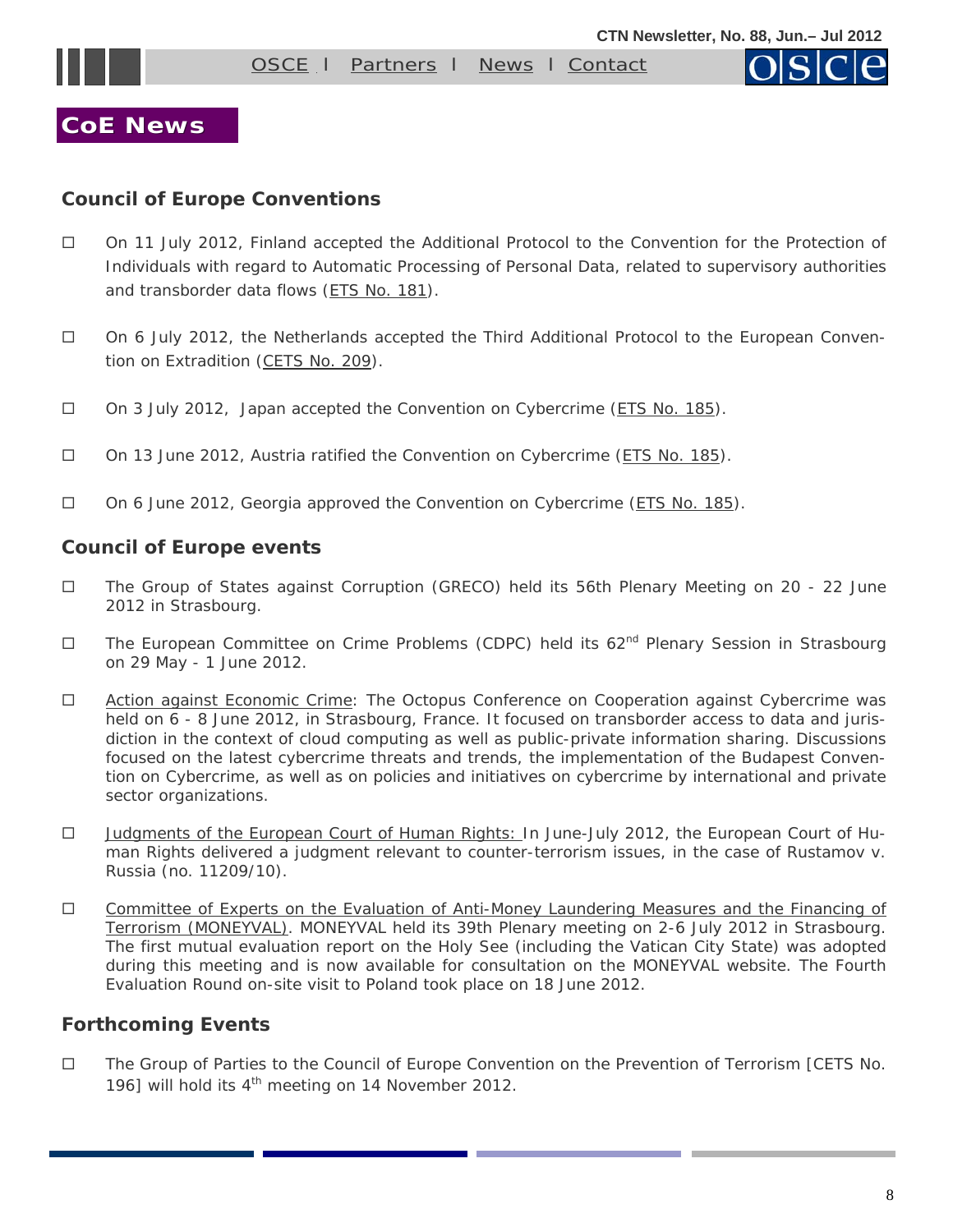[OSCE](#page-1-0) | [Partners](#page-5-0) | News | [Contact](mailto:nemanja.malisevic@osce.org;%20ben.hiller@osce.org)

- <span id="page-8-0"></span>□ The 23<sup>rd</sup> meeting of the Council of Europe Committee of Experts on Terrorism (CODEXTER) will take place on 15-16 November 2012.
- The Committee of Experts on the Evaluation of Anti-Money Laundering Measures and the Financing of Terrorism (MONEYVAL) will hold its  $40<sup>th</sup>$  Plenary meeting on 3 - 7 December 2012.
- □ The European Committee on Crime Problems (CDPC) will hold its 63<sup>rd</sup> Plenary Session in Strasbourg on 4-7 December 2012.

For more information on the Council of Europe activities against terrorism, please consult [www.coe.int/](http://www.coe.int/terrorism) [terrorism.](http://www.coe.int/terrorism)

#### **News**

#### Suicide Attack in Bulgaria kills Seven

Seven people (including the suicide bomber) were killed and at least thirty-two injured in a suicide attack on 17 July 2012, on an Israeli-operated tour bus at the Burgas Airport in the Black Sea city of Burgas, Bulgaria. Two days after the attack, Bulgarian Interior Minister Tsvetan Tsvetanov said that the bomb was carried in the backpack of a man who was filmed on security cameras at the airport. Tsvetanov added that the bomb was detonated in the luggage compartment of the bus, and that the blast was caused by 3 kilograms of TNT powder. On July 24, Bulgarian Prime Minister Boyko Borisov said that a sophisticated group of conspirators who spent at least a month in Bulgaria before the bombing were responsible for the terrorist attack, confirming suspicion that the perpetrator was not alone. [Read more](http://en.wikipedia.org/wiki/2012_Burgas_bus_bombing) 

#### EU to help Sahel Nations Combat Crime, Terrorism

The European Union is establishing a new mission in August 2012 to help train security forces in Niger and the Sahel region to combat terrorist and criminal networks with a view to contribute to enhancing political stability, security, governance and social cohesion in the region. The mission's activities will initially be focused on Niger, however, the situation in the Sahel region as a whole will be closely monitored with further action possible. The new mission, which will consist of 50 international and 30 local staffers, is part of the comprehensive Strategy for Security and Development in the Sahel adopted by the European Council in March 2011. [Read more](http://www.consilium.europa.eu/media/1704249/fact_sheet_sahel_coordinated9_july.pdf)

#### Dissident Groups Merge to form New IRA

The Guardian reported on 26 July 2012 that three of the four main dissident republican terror groups in Northern Ireland were to merge and reclaim the banner of the IRA, in an escalation of attempts to destabilize power sharing. The Real IRA had been joined by Republican Action Against Drugs group, which had been running a violent vigilante campaign in Derry, and a coalition of independent armed republican groups – leaving only the Continuity IRA outside the new group. In a statement released to The Guardian, the new organization claimed it had formed a "unified structure, under a single leadership". It said the organization would be "subservient to the constitution of the Irish Republican Army". [Read more](http://www.guardian.co.uk/uk/2012/jul/26/ira-northern-ireland-dissident-republican-groups)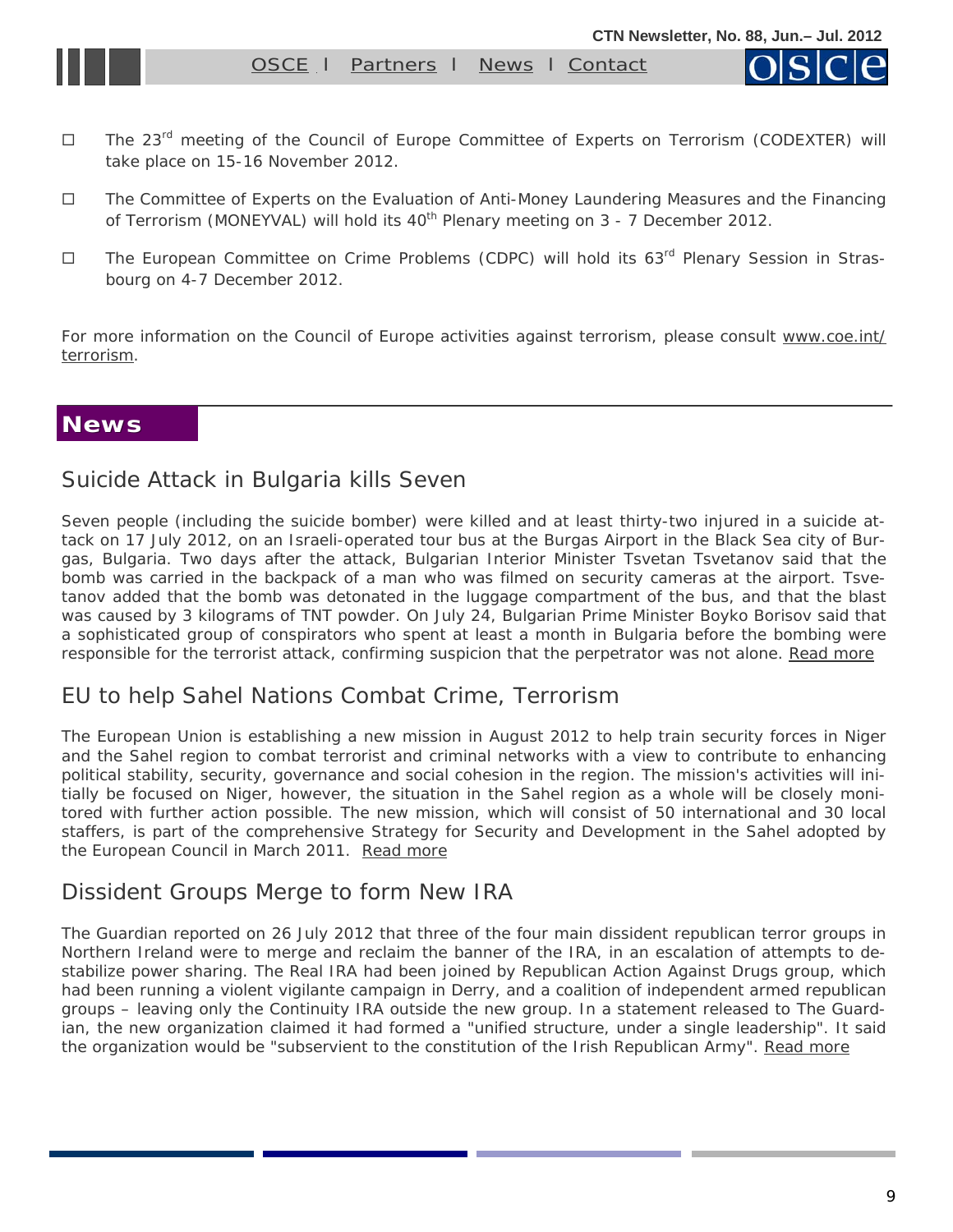<span id="page-9-0"></span>

[OSCE](#page-1-0) I [Partners](#page-5-0) I [News](#page-8-0) I [Contact](mailto:nemanja.malisevic@osce.org;%20ben.hiller@osce.org)



## **News**

# GCTF Ministers Take Steps to Reduce the Terrorist Threat by Strengthening Institutions and Countering Violent Extremism

The Global Counter Terrorism Forum (GCTF) Ministerial Plenary on 7 June 2012, in Istanbul, Turkey adopted two sets of good practices -- one set focuses on the criminal justice sector (the Rabat Memorandum on Good Practices for Effective Counterterrorism Practice in the Criminal Justice Sector) and the other on prisons (the Rome Memorandum on Good Practices for Rehabilitation and Reintegration of Violent Extremist Offenders). These documents reflect the contributions from a wide-range of GCTF members and are designed to serve as practical guides for implementing counterterrorism-related capacitybuilding activities in the criminal justice sphere. In addition, they offer practical advice to all interested states as they seek to implement the UN Global Counter-Terrorism Strategy (UN Strategy), which underscores the critical role that an effective and accountable national criminal justice system plays in ensuring that terrorists and their supporters are brought to justice. Read more

## Terrorist Groups

# Al-Qaeda Tries to Carve Out War in Syria

The Telegraph reported on 12 July 2012 that al Qaeda had infiltrated into Syria and was working to establish footholds in the Northern provinces. Whilst the organization's influence remained small, homegrown violent extremists groups that were linked with, or sympathetic to the ideals of the movement were growing. The Daily Telegraph had seen al Qaeda's flag flying openly in some areas of Idlib and Aleppo provinces that straddle the borders with Turkey and Iraq, and fighters in the rebel Free Syrian Army have told how representatives of al Qaeda had tried in past months to win control of towns and villages with mixed results. Read more

## Local Wars Blur Al Qaeda's Threat to "West"

Reuters highlighted on 5 July 2012 that spinoff groups from al Qaeda had become increasingly engrossed in insurgencies in Africa and the Middle East, inflicting death and mayhem on local communities. However, this emphasis on the pursuit of goals nearby had cast doubt on their commitment, in practice, to bin Laden's war on the "far enemy" - the "West". According to Richard Barrett, Co-ordinator of the Al-Qaeda-Taliban Monitoring Team at the United Nations, al Qaeda had become a useful label for any group that essentially pursued local aims but wished to exaggerate its reach and sophistication. Turmoil in Syria, Somalia and parts of Libya, Mali, Iraq and Nigeria had allowed local terrorist groups to recruit, train, arm and organize, yet their targets had been very close to home, rather than in Europe or the United States. [Read more](http://www.reuters.com/article/2012/07/05/us-security-qaeda-idUSBRE86408D20120705) 

## The Death of Abu Yahya Al-Libi and its Impact on Al Qaeda's Strategy, Priorities and Goals

On 15 June 2012, The Jamestown Foundation published an analysis on the consequences of the death of the alleged number two of al Qaeda, Abu Yahya al-Libi, on 5 June 2012. A charismatic leader and Ayman al-Zawahiri's number two, al-Libi was seen as the successor to al-Zawahiri being part of the core group of intellectuals, who surrounded al-Zawahiri. With the loss of bin Laden and now al-Libi, al-